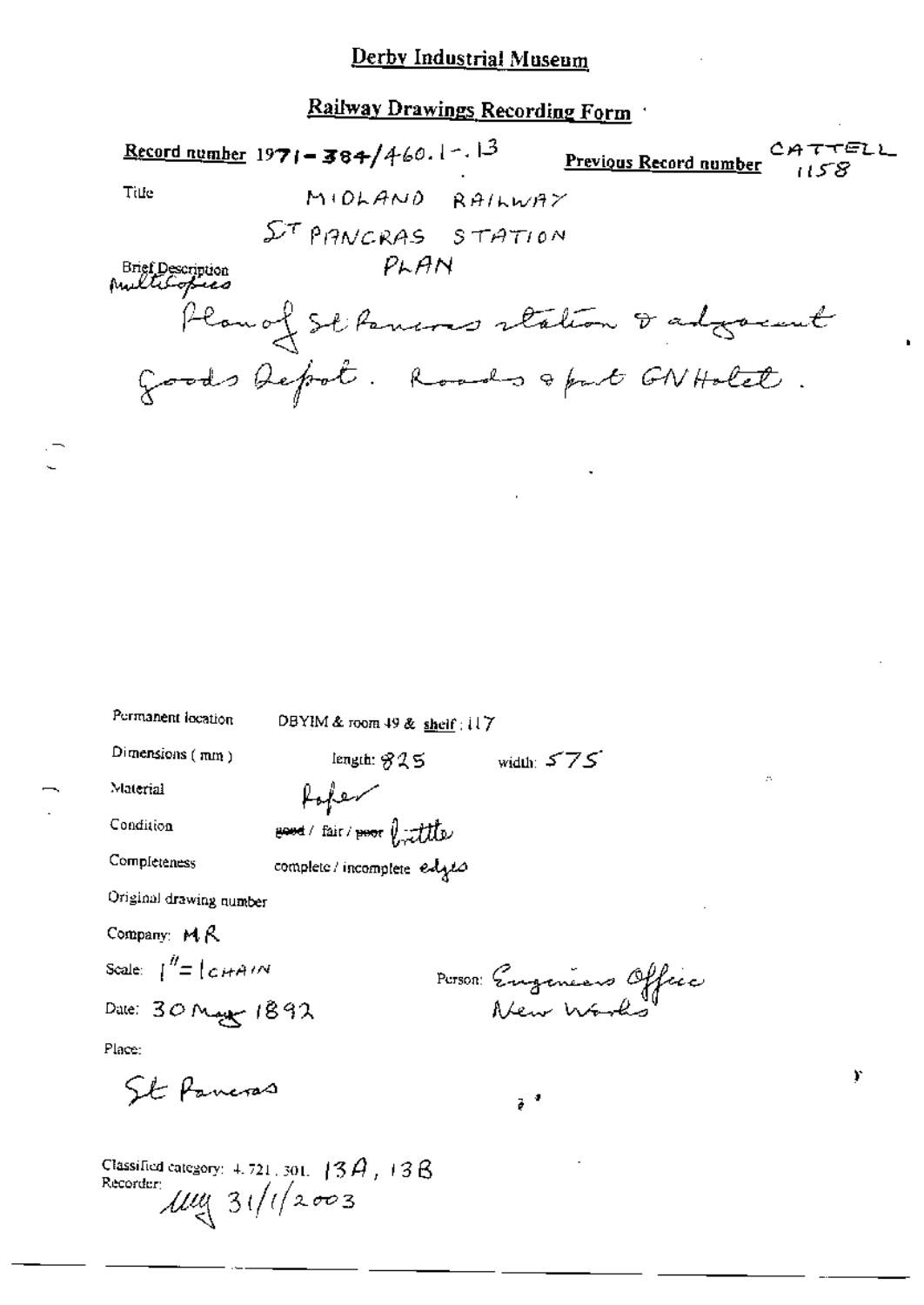### **Derby Industrial Museum**

# **Railway Drawings Recording Form**

Record number 1997-5/485.2

Previous Record number  $MAP(32)/340$ 

Title

**Brief Description** 

| Permanent location                                                            |                | DBYIM & room 49 & shelf: $\mathcal{B}$ O |         |            |
|-------------------------------------------------------------------------------|----------------|------------------------------------------|---------|------------|
| Dimensions (mm)                                                               |                | length: $8.9\,\sigma$                    |         | width: 575 |
| Material                                                                      | سيحكمه         |                                          |         |            |
| Condition                                                                     | good/fair/poor |                                          |         |            |
| Completeness                                                                  |                | complete / incomplete                    |         |            |
| Original drawing number $\sum Q_{\text{model}} \geq A$ .                      |                |                                          |         |            |
| Company: $M R$                                                                |                |                                          |         |            |
| Scale: $1''$ $\frac{3}{5}$ $66$ $\overline{F}$ $\overline{EF}$ $\overline{T}$ |                |                                          | Person: |            |
| Date: $\overline{3}$                                                          |                |                                          |         |            |
| Place:                                                                        |                |                                          |         |            |
| hondon                                                                        |                |                                          |         |            |
| Ct-Dansman                                                                    |                |                                          |         |            |
| Classified category: $4, 721, 301, 13$ $\Theta$                               |                |                                          |         |            |

 $MMS$   $(s/f / 1998)$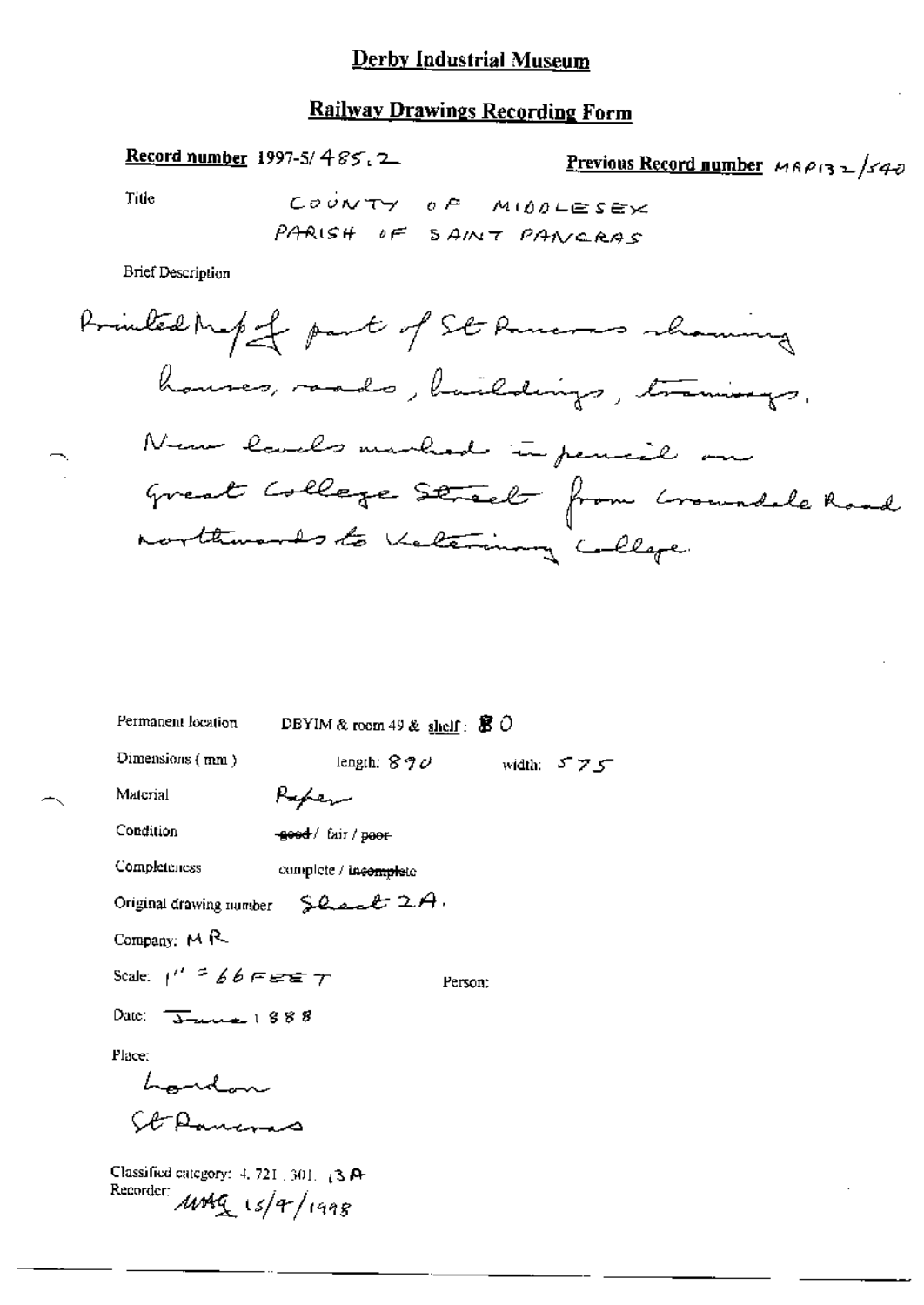Record number 1997-5/ 4-85.4

Previous Record number MRP132/540

Title

COUNTY OF MIDDLESEX PARISH OF SAINT PANCAAS

**Brief Description** 

| Permanent location                                        | DBYIM & room $49$ & shelf :                     | $_{8}$ O     |
|-----------------------------------------------------------|-------------------------------------------------|--------------|
| Dimensions $(mn)$                                         | length: $870$                                   | width: $575$ |
| Material                                                  | Popen                                           |              |
| Condition                                                 | geed / fair / poor-                             |              |
| Completeness                                              | complete / incomplete                           |              |
|                                                           | Original drawing number $\sum_{\alpha}$ $\beta$ |              |
| Company: $M \setminus$                                    |                                                 |              |
| Scale: $1'' = 66$ $\epsilon$ $\epsilon$ $\epsilon$ $\tau$ |                                                 | Person:      |
| Date: Gene (888                                           |                                                 |              |
| Place:                                                    |                                                 |              |
|                                                           |                                                 |              |
| Landon<br>St Paueras                                      |                                                 |              |
| Classified category: 4, 721, 301, $\{3, 6\}$              |                                                 |              |
| Recorder:                                                 | $4445$ 15/4/1998                                |              |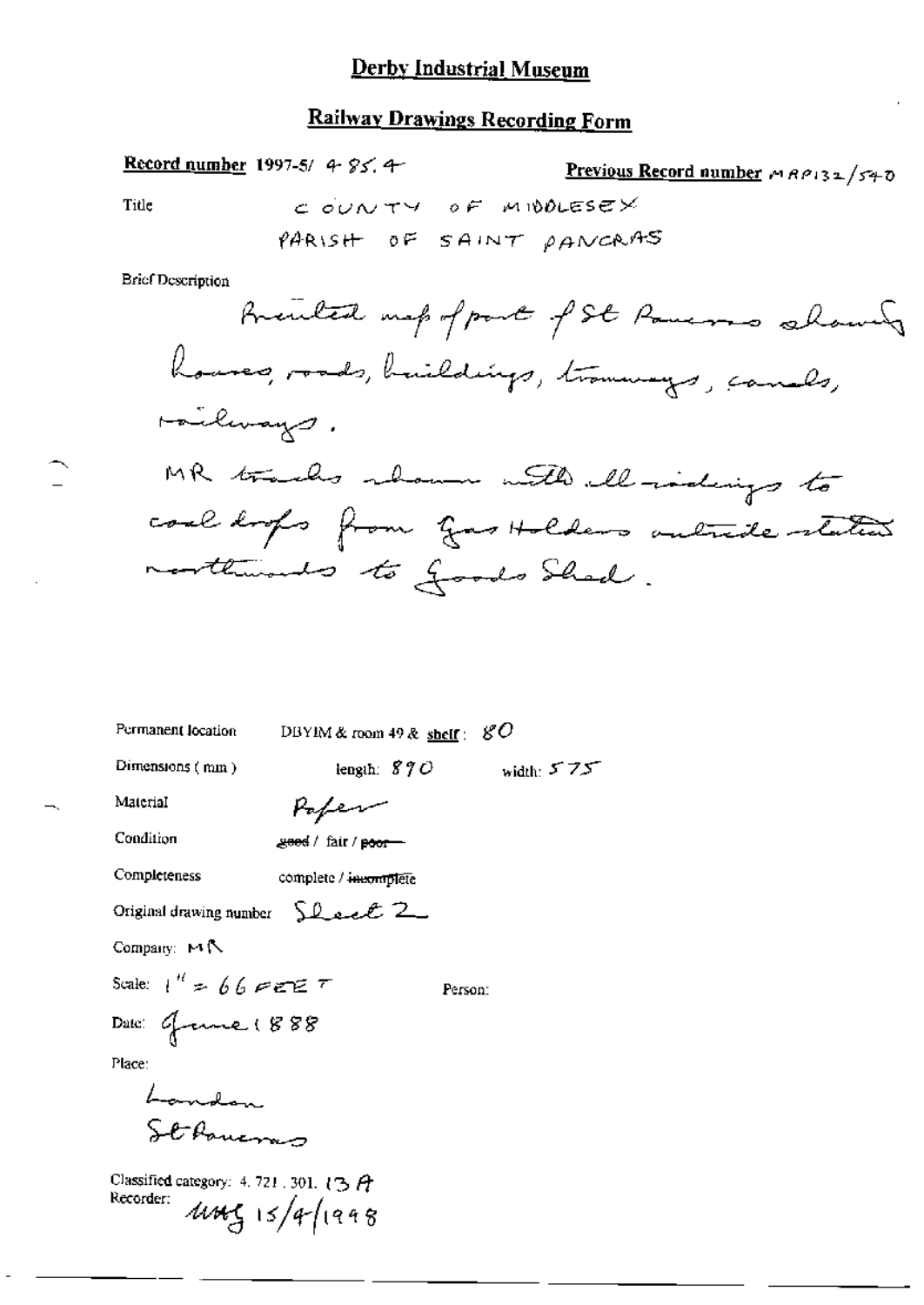#### Derby Industrial Museum

#### **Railway Drawings Recording Form**

Record number 1997-5/478

Previous Record number MRP132/533

Title

St Pancras

**Brief Description** 

Plan of part of St Paucons goods Shed chancing two tracks, platforms and internal roadway. L & Y siding of platform shown.

Permanent location

DBYIM & room 49 & shelf :  $8$   $\circ$ 

Dimensions (mm)

length:  $1020$  width:  $700$ 

Person:

Material Condition Paper good / fair + poer-

Completeness

complete / incomplete

Original drawing number

Company:  $M R$ 

Scale:  $\int_0^h z \cos \theta dz$  $9/5/1898$ Date:

Place:

Stforman

Classified category: 4, 721, 301,  $\uparrow$  3 A Recorder: une 8/4/1998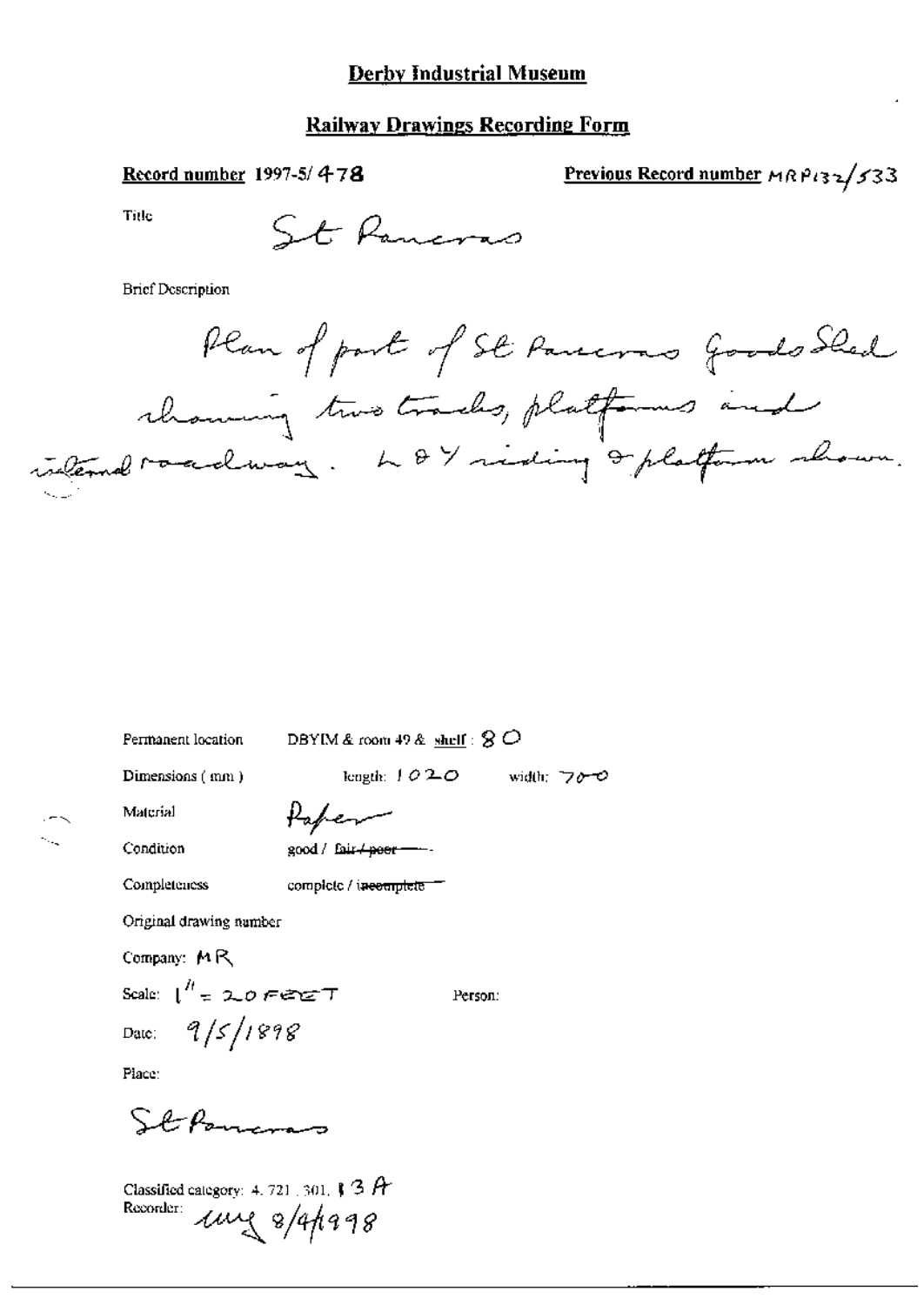| Record number 1997-5/485. | Previous Record number $MRPI32/sq_0$       |
|---------------------------|--------------------------------------------|
| Title                     | PLain & Sec-Etien<br>of                    |
| Great & ColLeg & Streetre |                                            |
| Brist Description         | Remark of the second number of the Gallace |
| Chen & Clematum           | front of the Gallaque                      |
| Chen & A. 0.21            |                                            |

| Permanent location                                                                                                                                                        | DBYIM & room 49 & shelf: $80$  |  |
|---------------------------------------------------------------------------------------------------------------------------------------------------------------------------|--------------------------------|--|
| Dimensions $(mn)$                                                                                                                                                         | length: $840$<br>width: $52.5$ |  |
| Material                                                                                                                                                                  | Tracing fabric                 |  |
| Condition                                                                                                                                                                 | good / fair / poor             |  |
| Completeness                                                                                                                                                              | complete / incomplete-         |  |
| Original drawing number                                                                                                                                                   |                                |  |
| Company: AR St Paulana Entertained Therefore.<br>Scale: $HOR(T = 1) = 999$ PEET<br>Person: Mr Alaman<br>Date: Ort 25, $1889$<br>Place:<br>$\angle$ and then<br>St Annevas |                                |  |
| Classified category: $4.721 \pm 301.$ ( $3\text{A}$ )<br>Recorder:                                                                                                        | $4449$ $15/41998$              |  |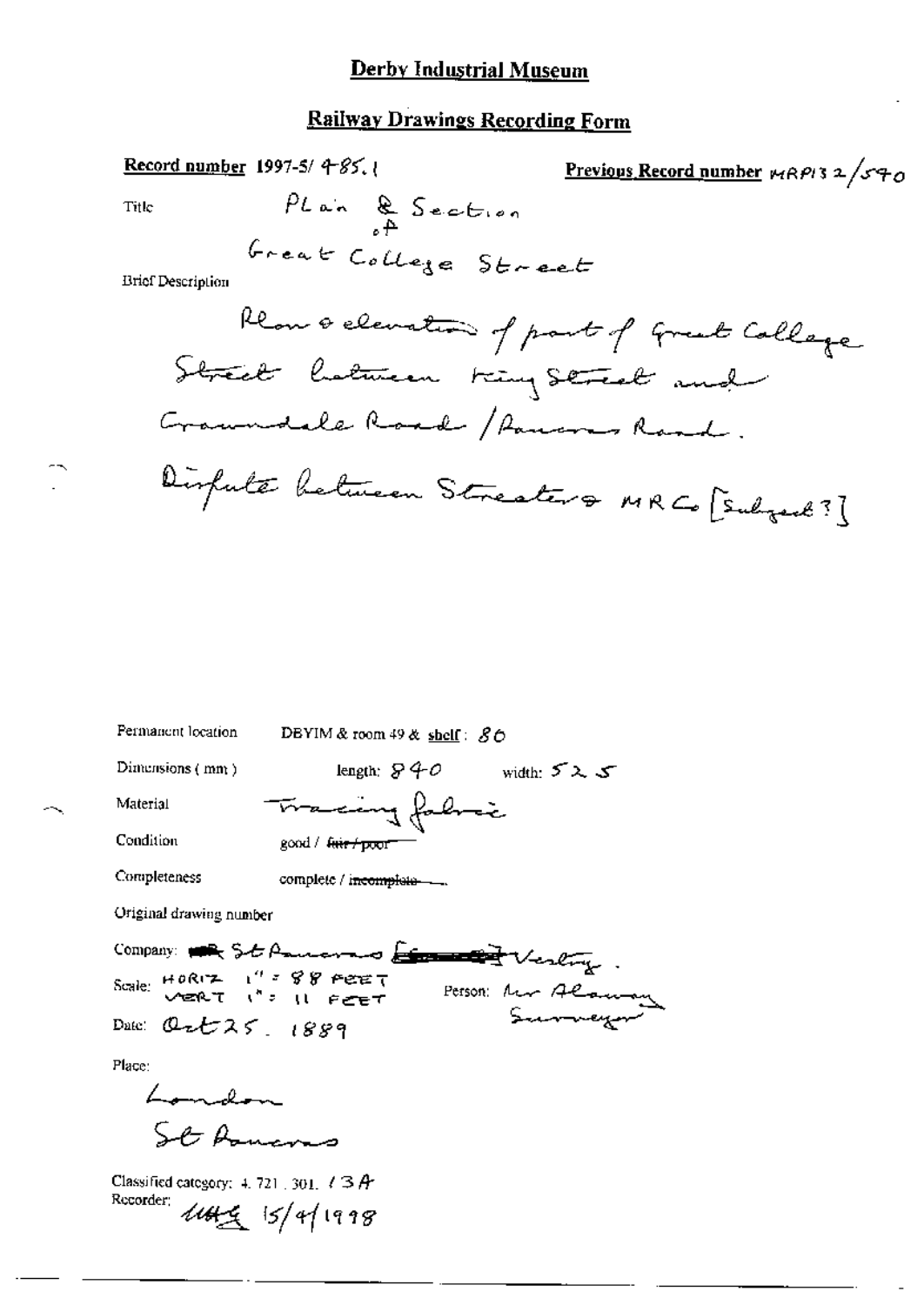Record number 1997-5/  $485.3$ 

Previous Record number 14 R P 13 2 /5 4 0 COONTY OF MIDDLESEX

Title

Q.

**Brief Description** 

| Permanent location                                                              | DBYIM & room 49 & shelf: $\cancel{S}$ O               |
|---------------------------------------------------------------------------------|-------------------------------------------------------|
| Dimensions (mm)                                                                 | width: $575$<br>length: $g \circ \partial$            |
| Material                                                                        | Poper                                                 |
| Condition                                                                       | æeed / fair / peer                                    |
| Completeness                                                                    | complete / incomplete = 1                             |
|                                                                                 | Original drawing number $\text{SQ}_{\text{ex}}$ + 3 A |
| Company: $M R$                                                                  |                                                       |
| Scale: $1'' = 66$ reet                                                          | Person:                                               |
| Date: Grand 1888                                                                |                                                       |
| Place:                                                                          |                                                       |
| Landam                                                                          |                                                       |
| Car Romano                                                                      |                                                       |
| Classified category: $4.721$ , $301$ , $t \geq f$<br>Recorder: 11479, 15/4/1998 |                                                       |
|                                                                                 |                                                       |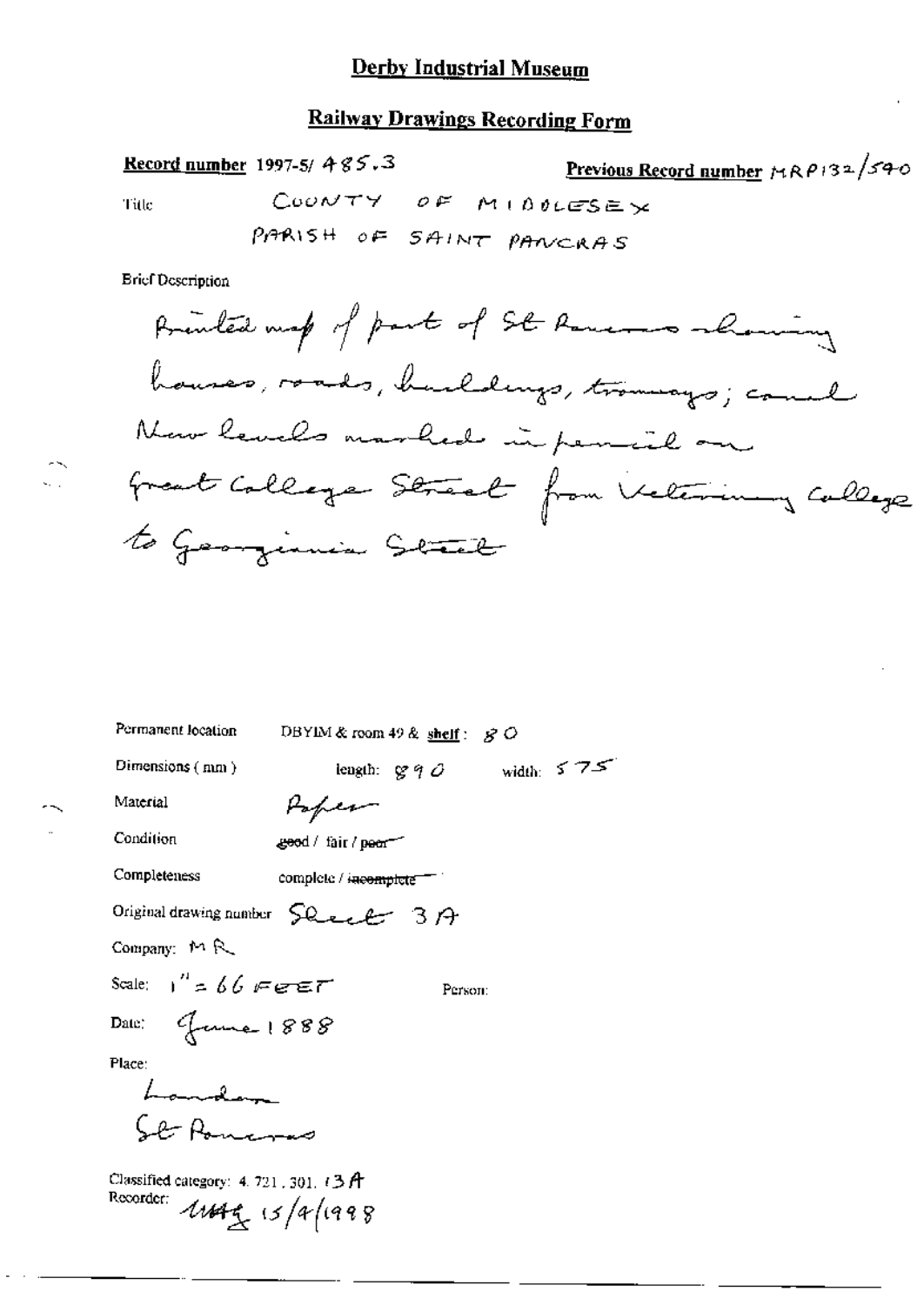## Record number  $1971 - 384/432$

Previous Record number

Title

**Brief Description** 

County of Middlessex, Parade of St. Powers Plan of St Parenas Station and New Goods Deput. Only half of intestion shown.

width:  $455$ 

g.

Permanent focation

DBYIM & room 49 & shelf:  $117$ 

Dimensions (mm)

length:  $695$ 

Material

Faper geed / fair / poor

Condition

Completeness complete / incomplete

Original drawing number

Company:

Scale.

Person:

Dute:

Place:

St Paneras

Classified category:  $4, 721, 301, 13, 8, 73, 74$ Recorder:

 $\frac{1}{4}$  10/1/2003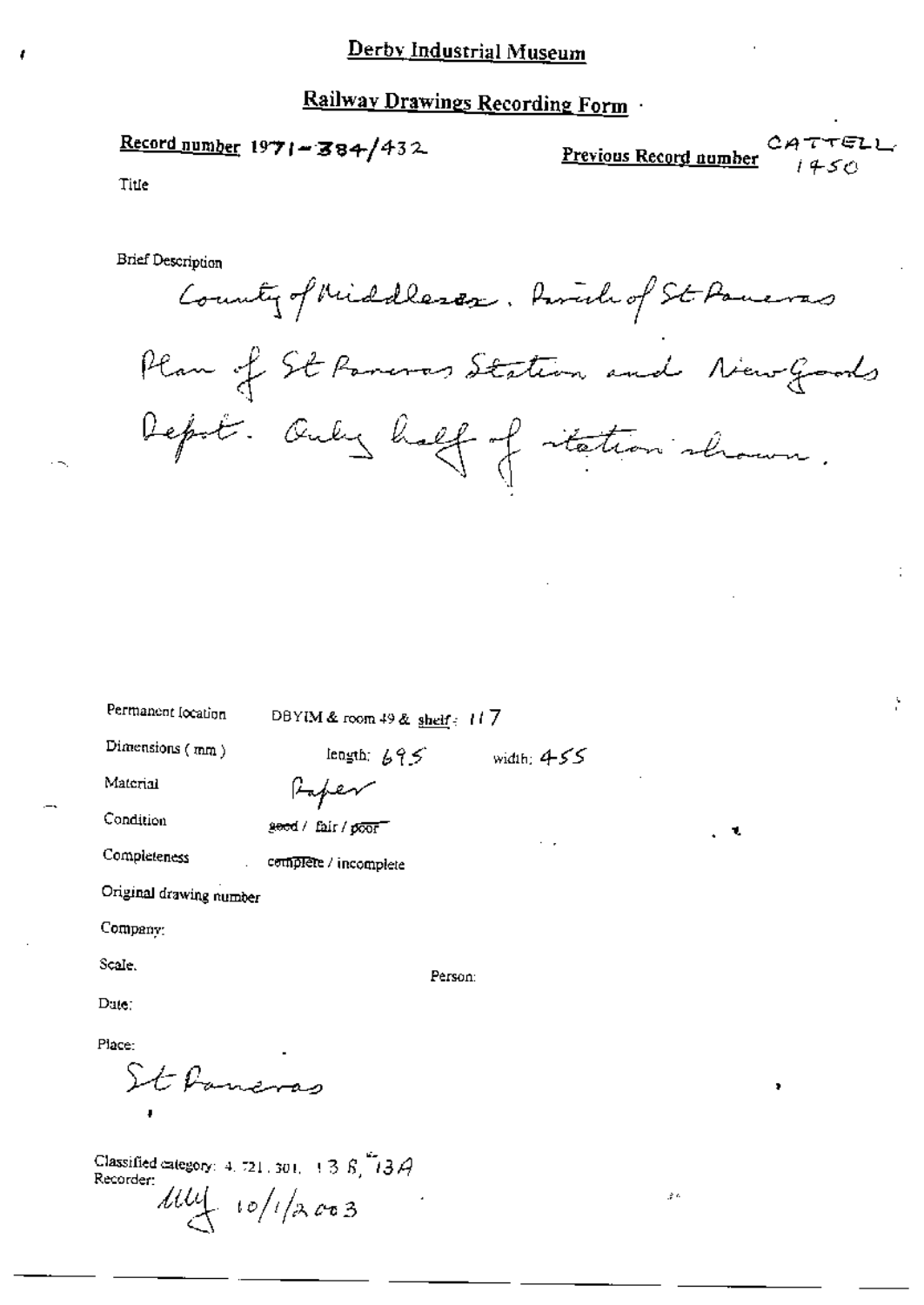Record number 1971-384/460.14

Previous Record number

Title

St Paneras

**Brief Description** 

Paper Sheet.

Details of Reed, Acto, Vendor, Quantity & Price.  $55990$  yer<sup>2</sup>  $\frac{8}{5}$  490,000

Landpurchase at £8-15s. / my gd.

Permanent location

DBYIM & room 49 & shelf: 117

Dimensions (mm)

length: 200 width: 300

Material

Condition

Completeness

good / fair / poor

complete / incomplete-

Peper

Original drawing number

Company: MR

Scale:

Person:

Date:

Place:

StePaneran

Classified category: 4.721.301. (3A, 13B Recorder:  $\frac{1}{4}$  31/1/2003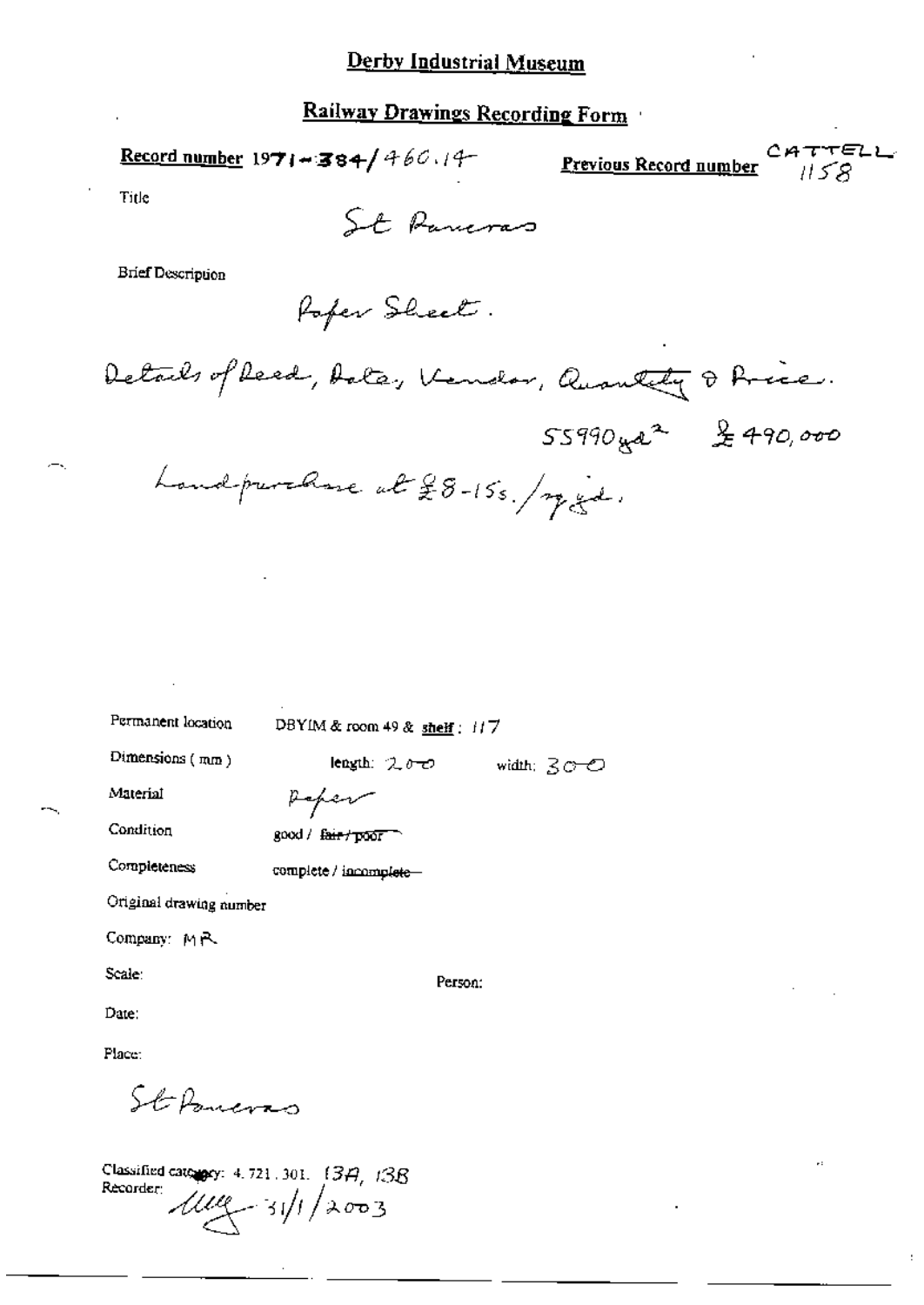Record number 1971-384/ 592.1

CATTEL<br>Previous Record number 1542

Title

COUNTY OF MIDDLESEX PARISH OF STPANCRAS

**Brief Description** 



width:  $545$ 

Permanent location

DBYIM & room 49 & shelf:  $120$ 

Person:

length:  $805$ 

Dimensions (mm)

Material

*Poper* on foloce good / fair / poor-

complete / ineomplete

Original drawing number  $S_H \boxplus \boxdot \top$ 

Company:

Condition

Completeness

Scale:  $\int_{0}^{\infty} f c_{H} \rho_{H}$ 

Date:  $\text{True}$  1874

Place:

St Paneras

Classified category: 4, 721, 301, 13 A, 13 B Recorder:  $\mu$ ug  $5/9/2003$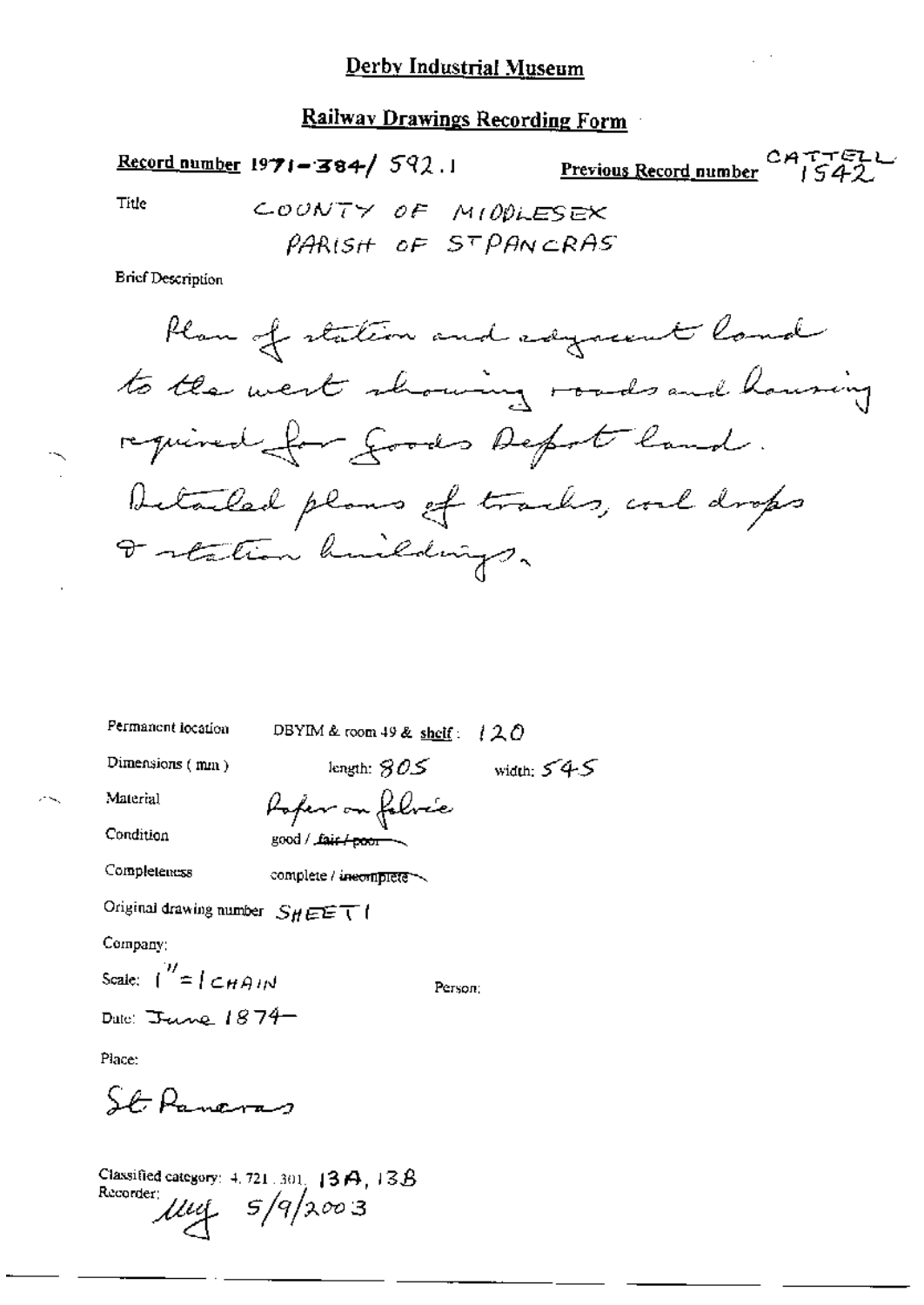Record number 1971-384/592.10 Previous Record number Title MR Ces Stables Kings Road, Canden Town **Brief Description** Plan showing land occupied by stables adjacent to Kings Road. Permanent Iocation DBYIM & room 49 & shelf :  $120$ Dimensions (mm) length: 550 width: 340 Material Poper Condition good / fair+poor Completeness complete / incomplete Original drawing number 897 Company: MR Scale:  $\int_{0}^{t_1} = \int_{0}^{t_2} \mathcal{L} \mathcal{H} H \mathcal{H}$ Person: JAL Date: True 1874 Place: Camden Tran Classified category:  $4.721, 301, 137$ Rucorder Muy 2/11/2003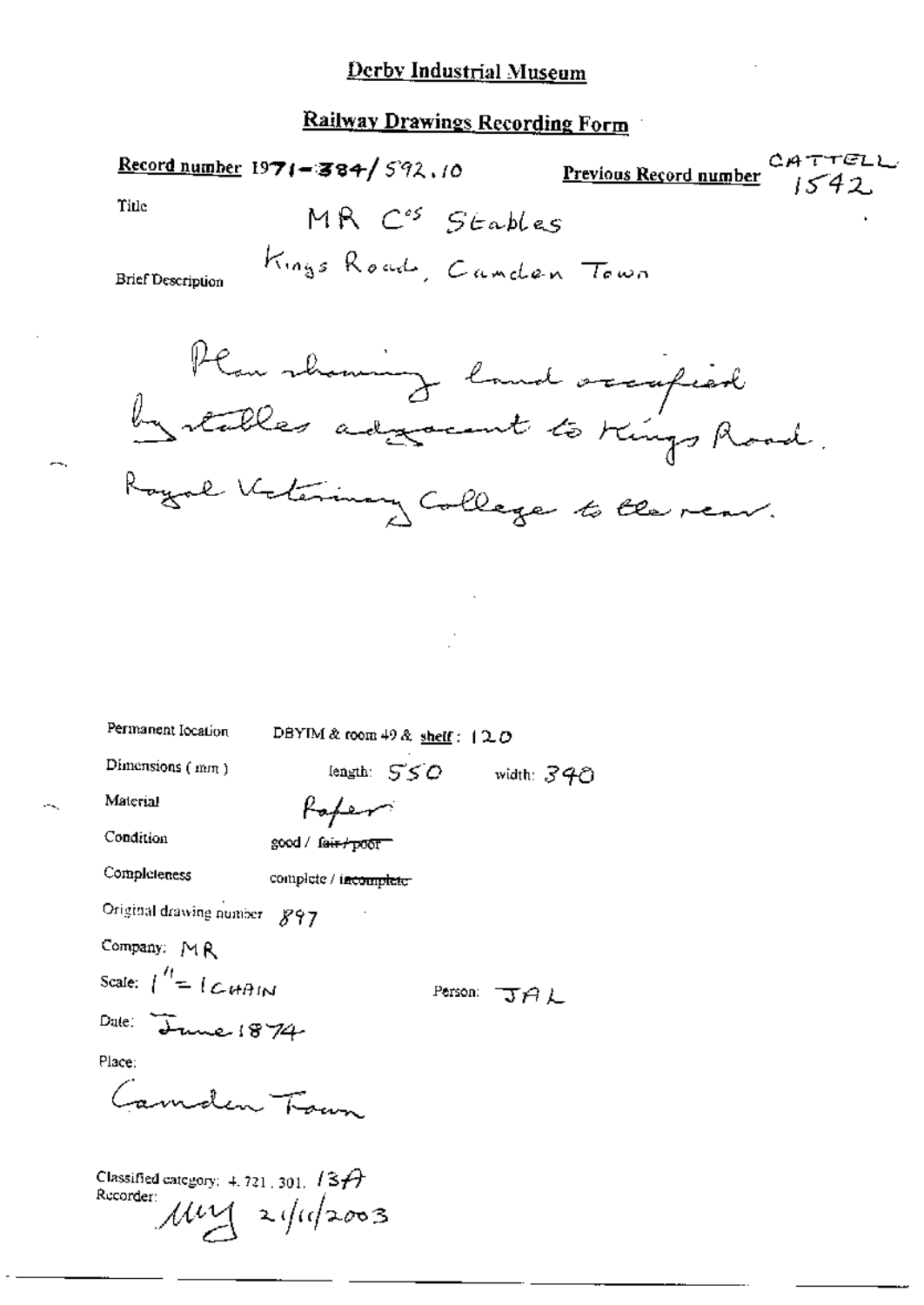$\frac{\text{Record number}}{1971 - 384}$  592.2 Previous Record number COUNTY OF MIDDLESEX Tiue PARISH OF ST PANCRAS

**Brief Description** 

Permanent location DBYIM & room 49 & shelf  $\cdot$  +2.0 Dimensions  $(mn)$ length:  $\mathcal{G}\mathbb{C}^\bullet$ width:  $550$ Material Paperonfoloce Condition good / fair / peer-Completeness complete / incomplete

Original drawing number  $SHEET \sim 0.2$   $\times 10.3$ 

Company:

Scale:  $\mu'' = (\angle H A)N$ 

Date: June 1874

Place:

St Romans

Classified category: 4.721.301. 13A, 13B, 14B, 15B, 15C, 15C)<br>Recorder: UUL 5/9/2003

Регуол: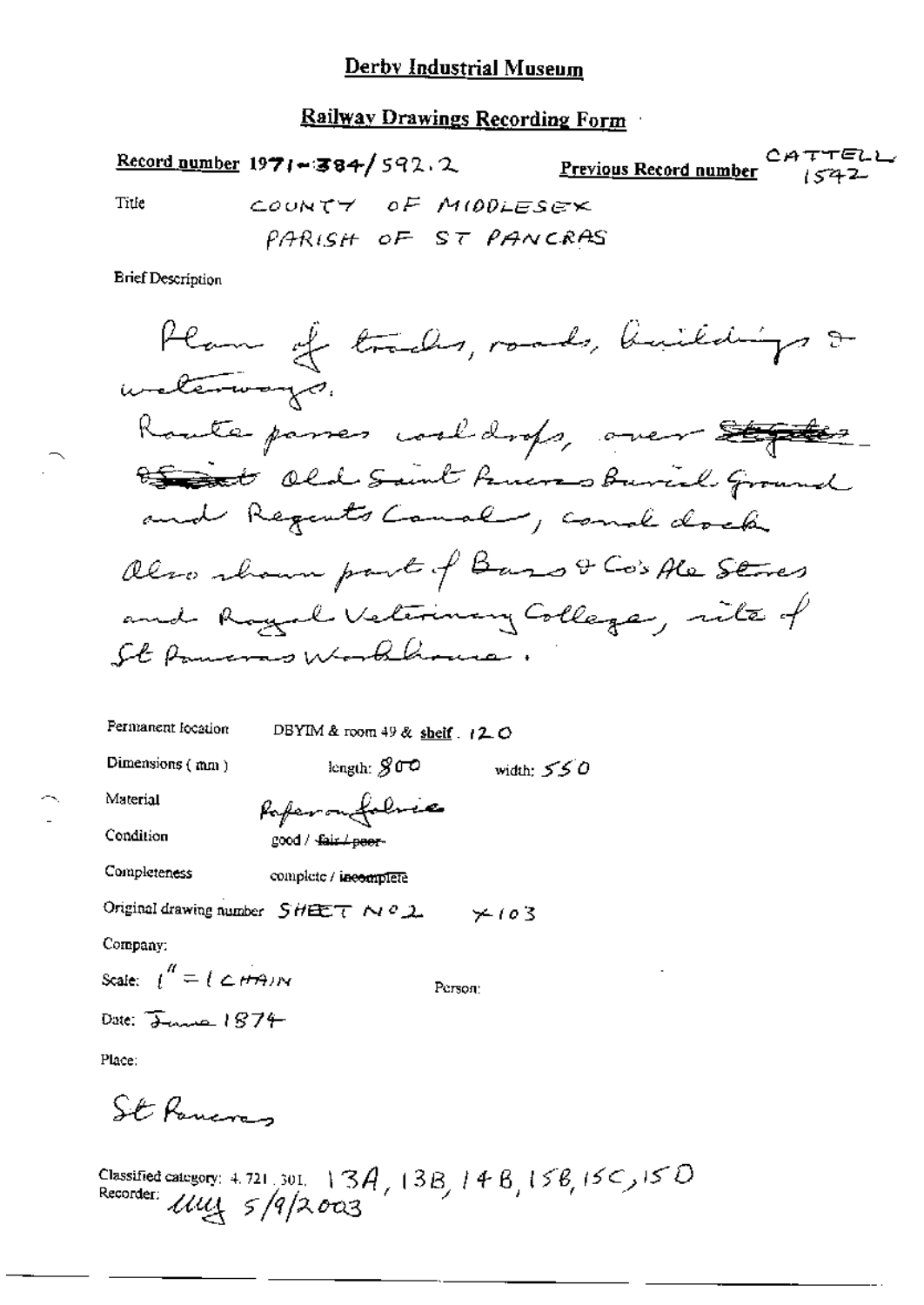Record number  $1971 - 384 / 592.3$ Previous Record number COUNTY OF MIDDLESEX Title PARISH OF ST PANCAAS

**Brief Description** 

Han of tracks, roads, buildings & withmannes. Ranteskomer la marcania 50, 0,0

Permanent location DBYIM & room 49 & shelf:  $120$ 

Dimensions (mm)

Material

Condition

Paper on falsac good / fair / poor

Completeness compiete / ineemplete

Original drawing number  $5HETET$  Ne 3

Company:

Scale:  $\int_0^L = \int_C dA$ 

Person:

length:  $gcr0$  width:  $550$ 

Date: James  $1874$ 

Place:

St. Penema

Classified category: 4, 721, 301,  $\sqrt[3]{\omega}$   $\sim$   $\sqrt{3}$   $A$  , 13  $\sqrt[3]{\omega}$  , 15  $\sqrt[3]{A}$  , 15  $D$ Recorder:  $444$   $5/9/2003$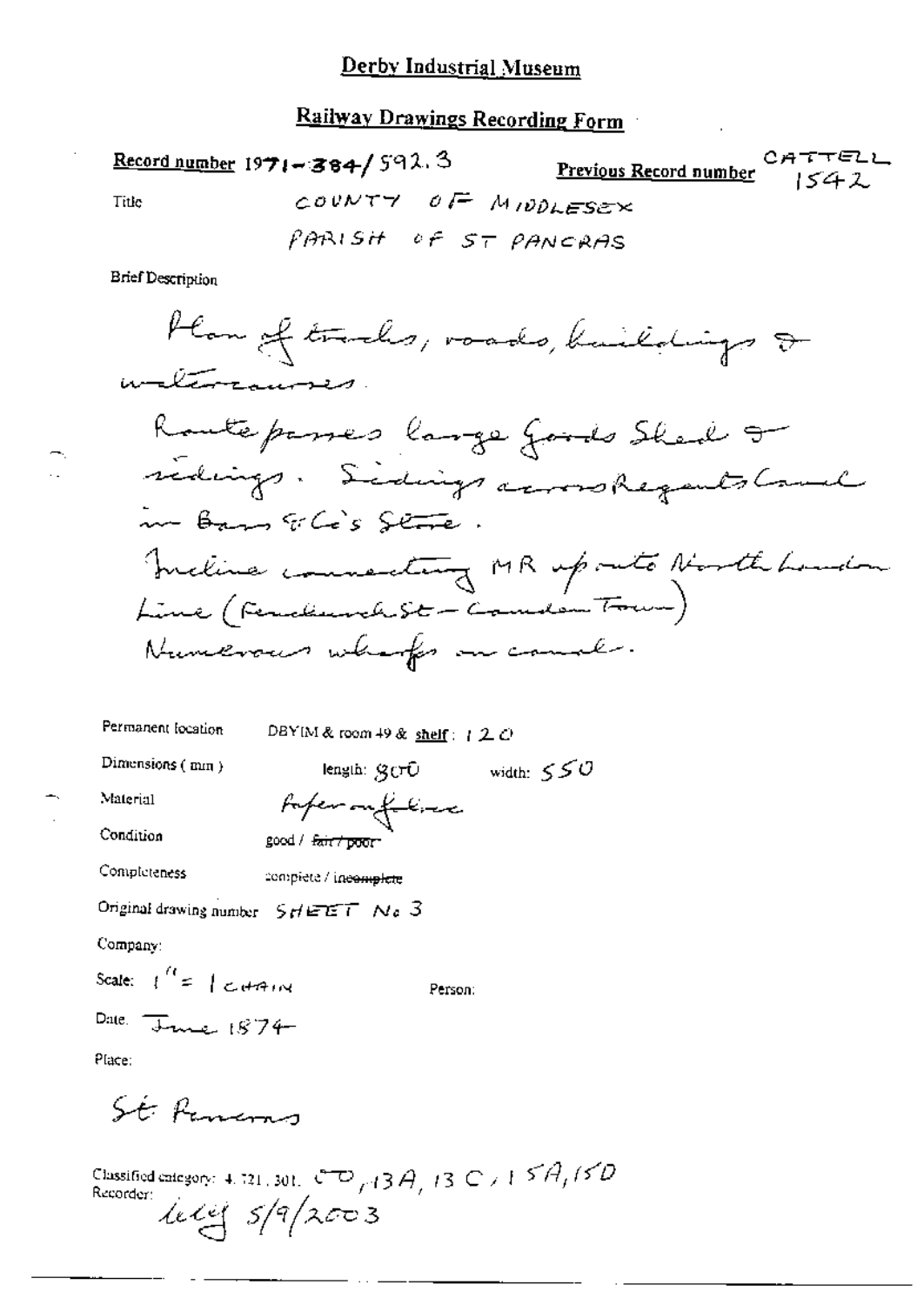Record number  $1971 - 384 / 631.$ 

Previous Record number<br>Previous Record number

Title

 $\cdot$   $\cdot$ 

**Brief Description** 

| Permanent location                                                                          | DBYIM & room 49 & shelf: $(2)$ |                                                                             |
|---------------------------------------------------------------------------------------------|--------------------------------|-----------------------------------------------------------------------------|
| Dimensions (mm)                                                                             | length: $925$                  | width: $645$                                                                |
| Material                                                                                    | Hofer                          |                                                                             |
| Condition                                                                                   | good / fair+poor⊤              |                                                                             |
| Completeness                                                                                | complete / incomplete"         |                                                                             |
| Original detaing number $S \# \mathsf{E} \in \mathbb{F}$ , $\mathcal{N}^{\mathsf{c}}$ , $2$ |                                |                                                                             |
| Company:                                                                                    |                                |                                                                             |
| Scale: $\binom{7}{5}$ $\binom{1}{1}$ $\binom{1}{1}$                                         | Person:                        | JF Massen & Sono                                                            |
| Date:                                                                                       |                                | Litteryreflung ;<br>Victoria Building                                       |
| Place:                                                                                      |                                | Bear Low                                                                    |
| St. Fancras.                                                                                |                                | المستعبين                                                                   |
| Recorder:                                                                                   | $11445$ 14/11/2003             | Classified category: 4, 721, 301, $(3g, 14B, 15B, 15C, 15D, 13A,$ Recorder: |